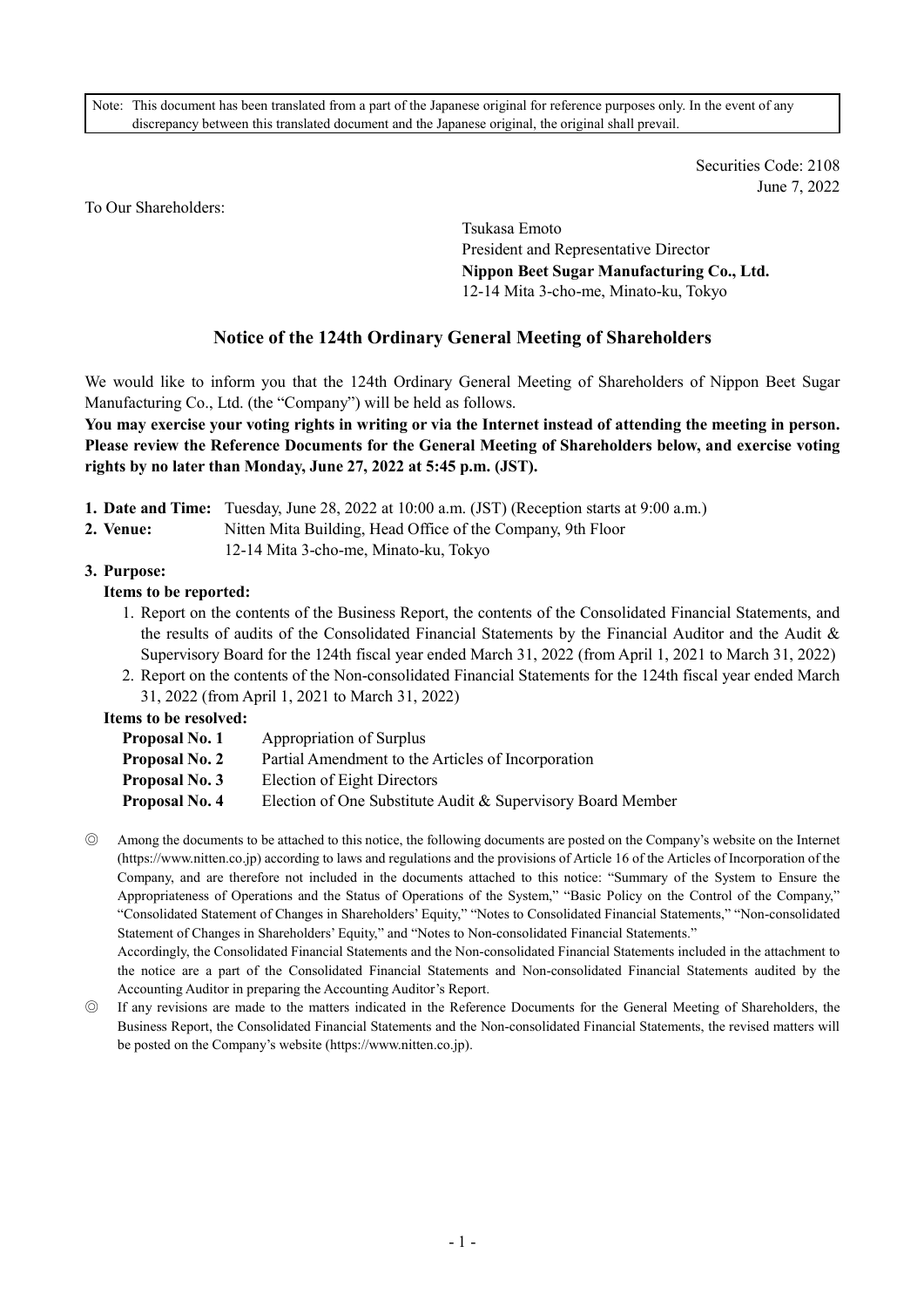# Reference Documents for the General Meeting of Shareholders

# Proposal No. 1 Appropriation of Surplus

The Company regards the appropriate return of profit to its shareholders as an important management strategy and maintains a policy to pay dividends on a continual and stable basis while promoting reinforcement of its financial standing and expanding its business foundation.

Taking into consideration that the conditions surrounding the sugar industry continue to be severe with the future being unpredictable and paying attention to securing retained earnings to further strengthen and enhance the corporate standing, the Company proposes to pay year-end dividends for the fiscal year as follows:

# Year-end dividends

- (1) Type of dividend property
	- To be paid in cash.
- (2) Allotment of dividend property to shareholders and their aggregate amount ¥50 per common share of the Company Total payment: ¥674,138,450
- (3) Effective date of dividends of surplus June 29, 2022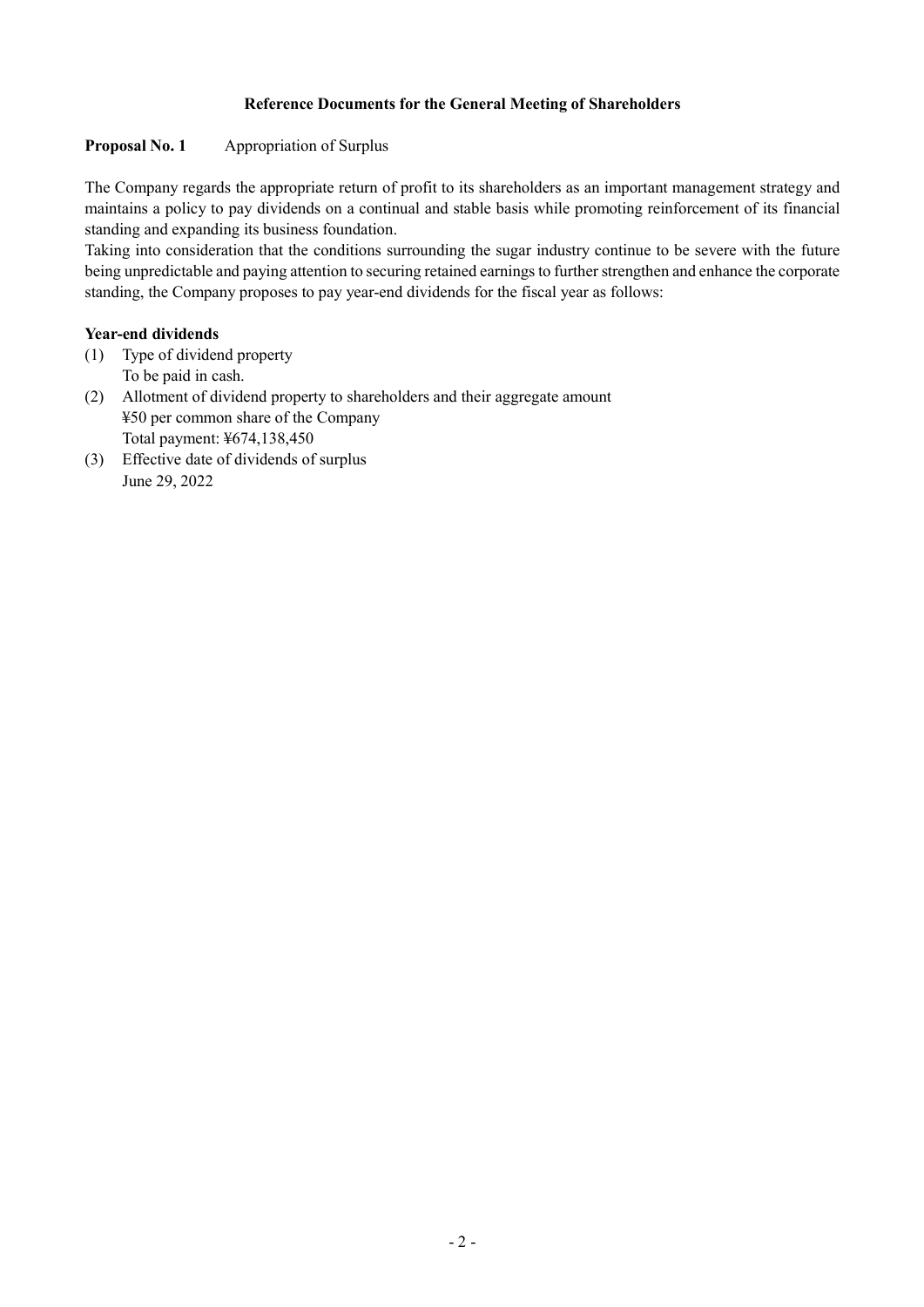# Proposal No. 2 Partial Amendment to the Articles of Incorporation

1. Reason for the proposal

Since the system for providing informational materials for the general meeting of shareholders in electronic format will be introduced in accordance with the revised provisions provided for in the proviso to Article 1 of the Supplementary Provisions of the Act Partially Amending the Companies Act (Act No. 70 of 2019) that are to be enforced on September 1, 2022, the Company proposes to make the following changes to its Articles of Incorporation.

- (1) Since the Articles of Incorporation will be required to stipulate that measures shall be taken for providing information that constitutes the content of Reference Documents for the General Meeting of Shareholders, etc. in electronic format, the Company proposes to establish Article 16 (Measures, etc. for Providing Information in Electronic Format), paragraph (1) in the Proposed Amendments.
- (2) Among matters for which the measures will be taken for providing information that constitutes the content of Reference Documents for the General Meeting of Shareholders, etc. in electronic format, in order to limit the scope of matters included in the paper-based documents to be delivered to shareholders who request the delivery of such paper-based documents to the scope stipulated by the Ministry of Justice Order, the Company proposes to establish Article 16 (Measures, etc. for Providing Information in Electronic Format), paragraph (2) in the Proposed Amendments.
- (3) Since the provisions of Article 16 (Internet Disclosure of Reference Documents for the General Meeting of Shareholders, Etc.) of the current Articles of Incorporation will no longer be required after the introduction of the system for providing informational materials for the general meeting of shareholders in electronic format, the Company proposes to delete them.
- (4) The Company proposes to establish supplementary provisions regarding the effect of the provisions to be established and the provisions to be deleted mentioned above. These supplementary provisions shall be deleted after the specified date.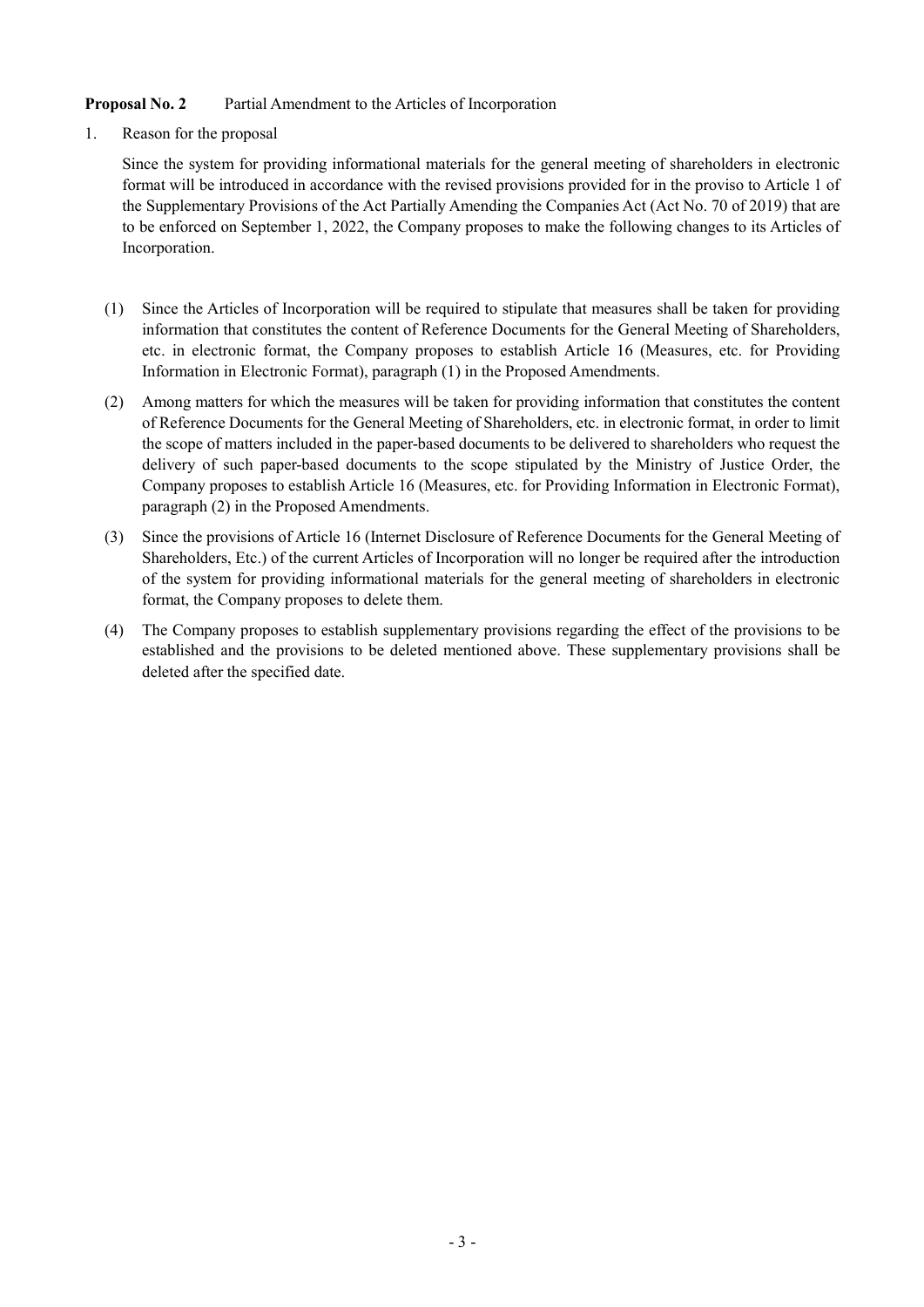# 2. Details of the amendments

The details of the amendments are as follows:

(Changes underlined)

| Current Articles of Incorporation                                                                                           | Proposed Amendments                                                                                                                                                         |
|-----------------------------------------------------------------------------------------------------------------------------|-----------------------------------------------------------------------------------------------------------------------------------------------------------------------------|
| (Internet Disclosure of Reference Documents for the<br>Article 16                                                           | (Deleted)                                                                                                                                                                   |
| General Meeting of Shareholders, Etc.)                                                                                      |                                                                                                                                                                             |
| When the Company convenes a general meeting of shareholders,                                                                |                                                                                                                                                                             |
| if it discloses information that is to be stated or presented in the                                                        |                                                                                                                                                                             |
| Reference Documents for the General Meeting of Shareholders,<br>Business Report, Non-consolidated Financial Statements, and |                                                                                                                                                                             |
| Consolidated Financial Statements through the Internet in                                                                   |                                                                                                                                                                             |
| accordance with the provisions prescribed by the Ministry of                                                                |                                                                                                                                                                             |
| Justice Order, it may be deemed that the Company has provided                                                               |                                                                                                                                                                             |
| this information to shareholders.                                                                                           |                                                                                                                                                                             |
| (Newly established)                                                                                                         | Article 16 (Measures, etc. for Providing Information in Electronic<br>Format)                                                                                               |
|                                                                                                                             | 1. When the Company convenes a general meeting of                                                                                                                           |
|                                                                                                                             | shareholders, it shall take measures for providing information                                                                                                              |
|                                                                                                                             | that constitutes the content of Reference Documents for the                                                                                                                 |
|                                                                                                                             | General Meeting of Shareholders, etc. in electronic format.                                                                                                                 |
|                                                                                                                             | 2. Among matters for which the measures for providing                                                                                                                       |
|                                                                                                                             | information in electronic format will be taken, the Company                                                                                                                 |
|                                                                                                                             | may exclude all or some of those matters designated by the                                                                                                                  |
|                                                                                                                             | Ministry of Justice Order from statements in the paper-based                                                                                                                |
|                                                                                                                             |                                                                                                                                                                             |
|                                                                                                                             | documents to be delivered to shareholders who request the                                                                                                                   |
|                                                                                                                             | delivery of paper-based documents by the record date of                                                                                                                     |
|                                                                                                                             | voting rights.                                                                                                                                                              |
| (Newly established)<br>(Newly established)                                                                                  | (Supplementary Provisions)<br>(Transitional Measures for Providing Informational<br>Article 1<br>Materials for the General Meeting of Shareholders in<br>Electronic Format) |
|                                                                                                                             | 1. The deletion of Article 16 (Internet Disclosure of Reference                                                                                                             |
|                                                                                                                             | Documents for the General Meeting of Shareholders, Etc.) of                                                                                                                 |
|                                                                                                                             | the Articles of Incorporation before amendment and the                                                                                                                      |
|                                                                                                                             | establishment of Article 16 (Measures, etc. for Providing                                                                                                                   |
|                                                                                                                             | Information in Electronic Format) of the Articles of                                                                                                                        |
|                                                                                                                             | Incorporation shall be effective from September 1, 2022.                                                                                                                    |
|                                                                                                                             | 2. Notwithstanding the provision of the preceding paragraph,                                                                                                                |
|                                                                                                                             |                                                                                                                                                                             |
|                                                                                                                             | Article 16 (Internet Disclosure of Reference Documents for                                                                                                                  |
|                                                                                                                             | the General Meeting of Shareholders, Etc.) of the Articles of                                                                                                               |
|                                                                                                                             | Incorporation before amendment shall remain effective                                                                                                                       |
|                                                                                                                             | regarding any general meeting of shareholders held on a date                                                                                                                |
|                                                                                                                             | within six months from September 1, 2022.                                                                                                                                   |
|                                                                                                                             | 3. The provisions of this Article shall be deleted on the date                                                                                                              |
|                                                                                                                             | when six months have elapsed from September 1, 2022 or                                                                                                                      |
|                                                                                                                             | three months have elapsed from the date of the general                                                                                                                      |
|                                                                                                                             | meeting of shareholders in the preceding paragraph,                                                                                                                         |
|                                                                                                                             | whichever is later.                                                                                                                                                         |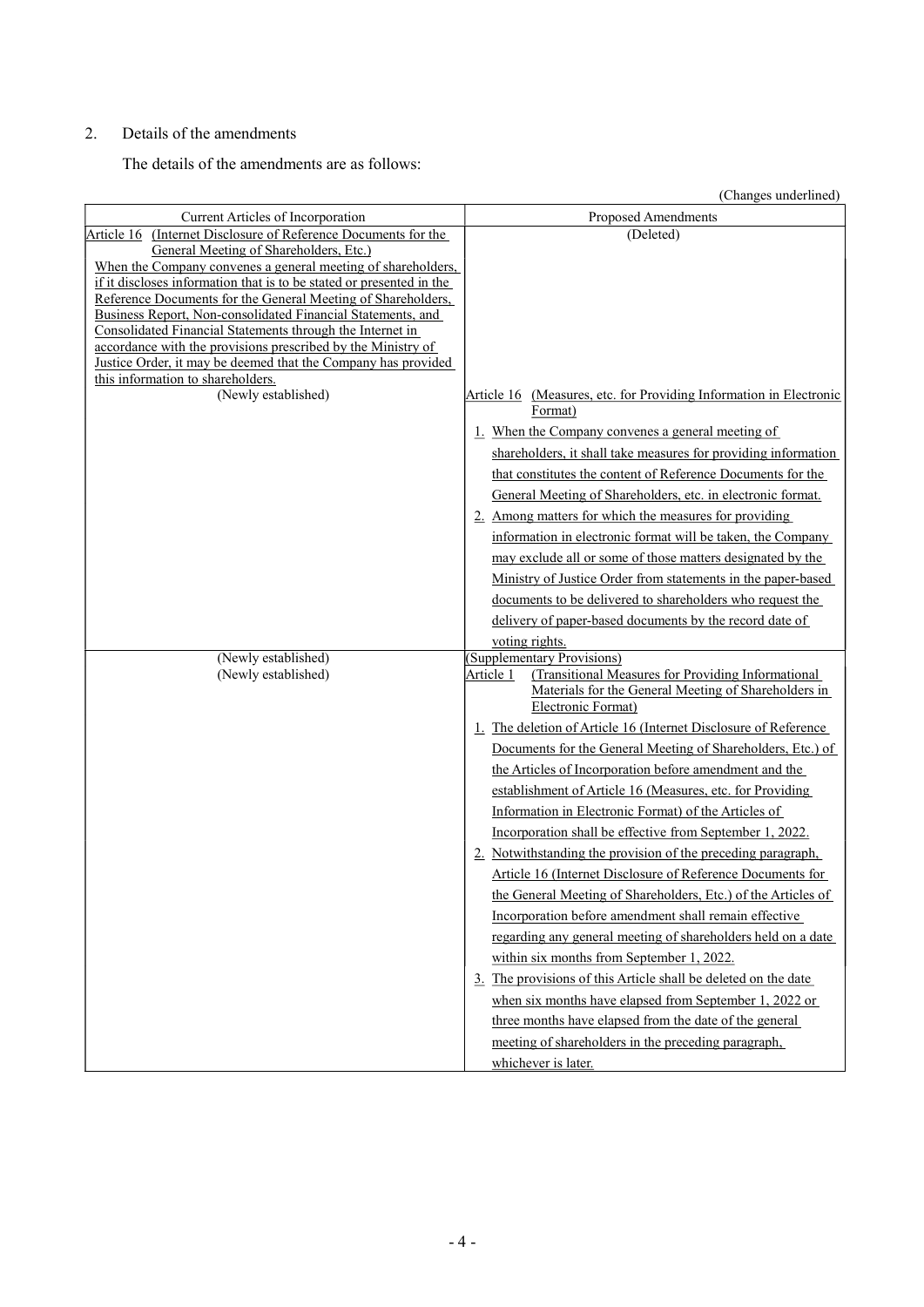# Proposal No. 3 Election of Eight Directors

The terms of office of all eight Directors will expire at the conclusion of this Ordinary General Meeting of Shareholders. Therefore, the Company proposes to elect eight Directors (three of whom are outside Directors). The candidates for Directors have been determined by the Board of Directors based on a report from the Nomination and Remuneration Committee.

The candidates for Directors are as follows:

| Candidate<br>No. | Name<br>(Date of birth)                                                                                                                                                                                                                                                                                                                                                                                                             | Career summary, and position and responsibility in the Company<br>(Significant concurrent positions outside the Company)<br>Apr. 1978<br>Joined the Company<br>General Manager of Sales Department<br>June 2012<br>Director and General Manager of Bihoro Beet<br><b>Sugar Factory</b><br>Director, General Manager of Sales<br>Department, General Manager of Food<br>Department, and Officer in charge of<br>Administration Department and Accounting<br>Department<br>June 2016<br>Managing Director, General Manager of<br>Sapporo Branch Office, and Officer in charge<br>of Agricultural Affairs Department, Agricultural |                                                                                                                                                                                                                                                                                                                                                                                                                                                                                                                                                                                                                                                                                 | Number of the<br>Company's shares<br>owned |  |  |  |
|------------------|-------------------------------------------------------------------------------------------------------------------------------------------------------------------------------------------------------------------------------------------------------------------------------------------------------------------------------------------------------------------------------------------------------------------------------------|---------------------------------------------------------------------------------------------------------------------------------------------------------------------------------------------------------------------------------------------------------------------------------------------------------------------------------------------------------------------------------------------------------------------------------------------------------------------------------------------------------------------------------------------------------------------------------------------------------------------------------|---------------------------------------------------------------------------------------------------------------------------------------------------------------------------------------------------------------------------------------------------------------------------------------------------------------------------------------------------------------------------------------------------------------------------------------------------------------------------------------------------------------------------------------------------------------------------------------------------------------------------------------------------------------------------------|--------------------------------------------|--|--|--|
| 1                | Tsukasa Emoto<br>(September 8, 1953)<br>Re-election<br>again.<br>Shu Ishikuri<br>(May 1, 1958)<br>Re-election                                                                                                                                                                                                                                                                                                                       | June 2008<br>June 2014<br>June 2018<br>June 2020                                                                                                                                                                                                                                                                                                                                                                                                                                                                                                                                                                                | Technology Department, and PAPERPOT<br>Department<br>President (Representative Director)<br>Officer in charge of Sales<br>President (Representative Director)                                                                                                                                                                                                                                                                                                                                                                                                                                                                                                                   | 25,400                                     |  |  |  |
|                  | (current position)<br>[Reasons for nomination as candidate for Director]<br>Tsukasa Emoto has been serving as President of the Company since 2018 and striving to enhance corporate value by<br>demonstrating excellent management skills. In recognition of his extensive knowledge concerning all aspects of<br>management along with excellent insights and abilities, the Company has nominated him as a candidate for Director |                                                                                                                                                                                                                                                                                                                                                                                                                                                                                                                                                                                                                                 |                                                                                                                                                                                                                                                                                                                                                                                                                                                                                                                                                                                                                                                                                 |                                            |  |  |  |
| 2                |                                                                                                                                                                                                                                                                                                                                                                                                                                     | Apr. 1986<br>Apr. 2010<br>Apr. 2012<br>June 2014<br>June 2016<br>June 2018<br>June 2020<br>Apr. 2021                                                                                                                                                                                                                                                                                                                                                                                                                                                                                                                            | Joined the Company<br>General Manager of Food Department<br>General Manager of Food Department<br>General Manager of Technology Department<br>and General Manager of Quality Assurance<br>Department<br>Director and General Manager of Bihoro Beet<br><b>Sugar Factory</b><br>Director, General Manager of Corporate<br>Planning Office, and General Manager in<br>charge of Affiliates<br>Director, Managing Executive Officer, and<br>General Manager of Corporate Planning Office<br>Director, Managing Executive Officer, General<br>Manager of Corporate Planning Office, and<br>Officer in charge of promotion of capital and<br>business alliance<br>(current position) | 11,200                                     |  |  |  |
|                  | [Reasons for nomination as candidate for Director]<br>Director.                                                                                                                                                                                                                                                                                                                                                                     |                                                                                                                                                                                                                                                                                                                                                                                                                                                                                                                                                                                                                                 | Shu Ishikuri has abundant operational experience in the sugar business and the food business, and has been serving as<br>Director of the Company since 2016. Judging that Mr. Ishikuri will continue to contribute to enhancing corporate value<br>by leveraging his knowledge and experience in those areas, the Company has nominated him as a candidate for                                                                                                                                                                                                                                                                                                                  |                                            |  |  |  |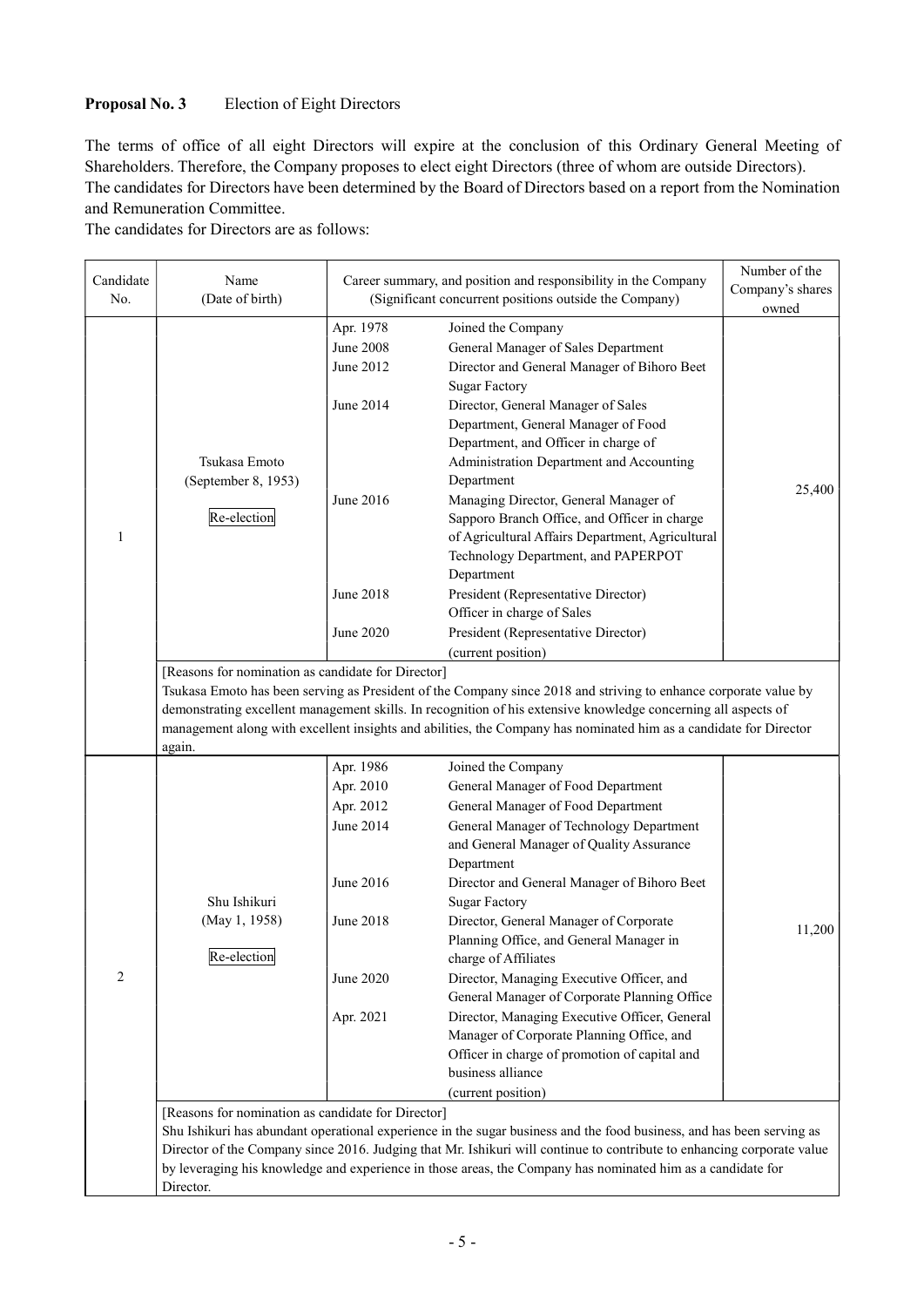| Candidate<br>No. | Name<br>(Date of birth)                                                                                                                                                                                                                                                                  |                                                                                                                                             | Career summary, and position and responsibility in the Company<br>(Significant concurrent positions outside the Company)                                                                                                                                                                                                                                                                                                                                                                                                                                                                                                                                                                                                                                                                                                                                                                                                                                                                                                                                                                                                                                                                                                                                                                                                                                              | Number of the<br>Company's shares<br>owned |  |
|------------------|------------------------------------------------------------------------------------------------------------------------------------------------------------------------------------------------------------------------------------------------------------------------------------------|---------------------------------------------------------------------------------------------------------------------------------------------|-----------------------------------------------------------------------------------------------------------------------------------------------------------------------------------------------------------------------------------------------------------------------------------------------------------------------------------------------------------------------------------------------------------------------------------------------------------------------------------------------------------------------------------------------------------------------------------------------------------------------------------------------------------------------------------------------------------------------------------------------------------------------------------------------------------------------------------------------------------------------------------------------------------------------------------------------------------------------------------------------------------------------------------------------------------------------------------------------------------------------------------------------------------------------------------------------------------------------------------------------------------------------------------------------------------------------------------------------------------------------|--------------------------------------------|--|
| 3                | Tadashi Yamaki<br>(November 16, 1957)<br>Re-election                                                                                                                                                                                                                                     | Apr. 1980<br>Apr. 2009<br>June 2010<br>Dec. 2011<br>Apr. 2012<br>June 2014<br>June 2016<br>June 2018<br>Apr. 2020<br>June 2020<br>Apr. 2021 | Joined the Company<br>General Manager of Administration Department<br>General Manager of Corporate Planning Office<br>General Manager of Secretarial Department<br>General Manager of Secretarial Department and<br>General Manager of Internal Audit Office<br>Director and General Manager of General<br>Affairs and Personnel Department<br>Director, General Manager of Administration<br>Department, and Officer in charge of General<br>Affairs Department, Personnel Department, and<br><b>Accounting Department</b><br>Director, General Manager of Administration<br>Department, General Manager of Personnel<br>Department, and Officer in charge of Corporate<br>Planning Office, General Affairs Department<br>and Accounting Department<br>Director, General Manager of Personnel<br>Department, and Officer in charge of Corporate<br>Planning Office, Administration Department,<br>General Affairs Department and Accounting<br>Department<br>Director, Managing Executive Officer, Officer<br>in charge of the areas of administration and<br>finance, and Officer in charge of SDGs and<br>internal control<br>Director, Managing Executive Officer, Officer<br>in charge of the areas of administration and<br>finance, and Officer in charge of SDGs, internal<br>control and promotion of capital and business<br>alliance<br>(current position) | 13,200                                     |  |
|                  | [Reasons for nomination as candidate for Director]<br>Tadashi Yamaki has abundant operational experience in the areas of general affairs, personnel, accounting and real<br>estate, and has been serving as Director of the Company since 2014. Judging that Mr. Yamaki will continue to |                                                                                                                                             |                                                                                                                                                                                                                                                                                                                                                                                                                                                                                                                                                                                                                                                                                                                                                                                                                                                                                                                                                                                                                                                                                                                                                                                                                                                                                                                                                                       |                                            |  |
|                  | nominated him as a candidate for Director.                                                                                                                                                                                                                                               |                                                                                                                                             | contribute to enhancing corporate value by leveraging his knowledge and experience in those areas, the Company has                                                                                                                                                                                                                                                                                                                                                                                                                                                                                                                                                                                                                                                                                                                                                                                                                                                                                                                                                                                                                                                                                                                                                                                                                                                    |                                            |  |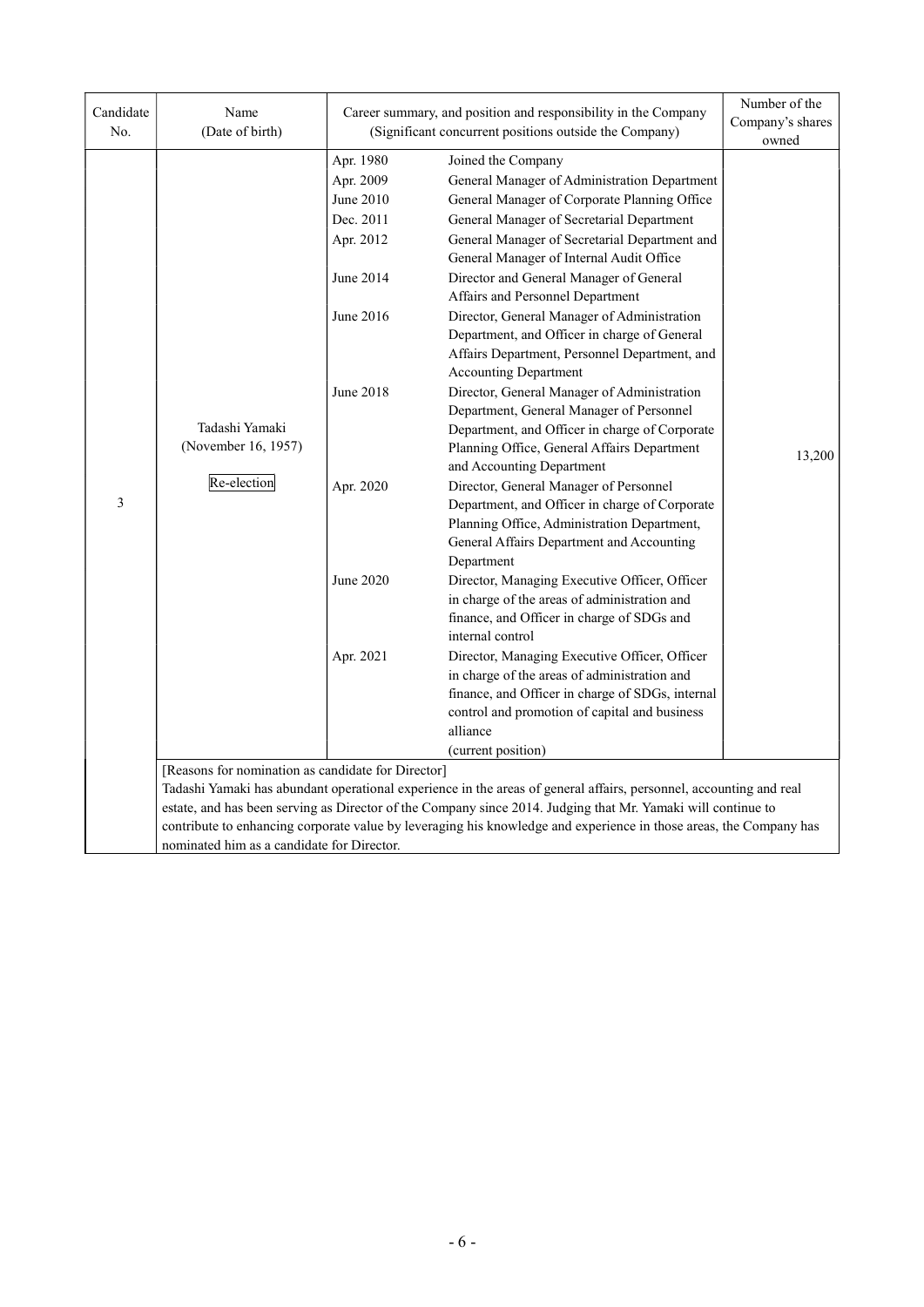| Candidate<br>No. | Name<br>(Date of birth)                            |                        | Career summary, and position and responsibility in the Company<br>(Significant concurrent positions outside the Company)        | Number of the<br>Company's shares |  |  |  |  |
|------------------|----------------------------------------------------|------------------------|---------------------------------------------------------------------------------------------------------------------------------|-----------------------------------|--|--|--|--|
|                  |                                                    |                        |                                                                                                                                 | owned                             |  |  |  |  |
|                  |                                                    | Apr. 1981<br>Apr. 2010 | Joined the Company<br>General Manager of Agricultural Affairs<br>Department                                                     |                                   |  |  |  |  |
| $\overline{4}$   |                                                    | June 2010              | Assistant General Manager of Bihoro Sugar<br>Factory                                                                            |                                   |  |  |  |  |
|                  |                                                    | June 2016              | Director, General Manager of Corporate<br>Planning Office, and General Manager in<br>charge of Affiliates                       |                                   |  |  |  |  |
|                  | Kuniki Kiyama<br>(August 7, 1957)                  | June 2018              | Director, General Manager of Agricultural<br>Affairs Department, and Officer in charge of<br>Agricultural Technology Department |                                   |  |  |  |  |
|                  | Re-election                                        | Apr. 2020              | Director, General Manager of Agricultural<br>Affairs Department, and General Manager of<br>Agricultural Technology Department   | 10,600                            |  |  |  |  |
|                  |                                                    | June 2020              | Director, Managing Executive Officer, General                                                                                   |                                   |  |  |  |  |
|                  |                                                    |                        | Manager of Sapporo Branch Office, Officer in                                                                                    |                                   |  |  |  |  |
|                  |                                                    |                        | charge of the area of agricultural affairs, and                                                                                 |                                   |  |  |  |  |
|                  |                                                    |                        | Officer in charge of agriculture-welfare                                                                                        |                                   |  |  |  |  |
|                  |                                                    |                        | collaboration                                                                                                                   |                                   |  |  |  |  |
|                  |                                                    |                        | Representative Director and President of                                                                                        |                                   |  |  |  |  |
|                  |                                                    |                        | Circle-Kiko Co., Ltd.                                                                                                           |                                   |  |  |  |  |
|                  |                                                    |                        | (current position)                                                                                                              |                                   |  |  |  |  |
|                  | [Reasons for nomination as candidate for Director] |                        |                                                                                                                                 |                                   |  |  |  |  |
|                  |                                                    |                        | Kuniki Kiyama has abundant operational experience in the sugar business, and has been serving as Director of the                |                                   |  |  |  |  |
|                  |                                                    |                        | Company since 2016. Judging that Mr. Kiyama will continue to contribute to enhancing corporate value by leveraging              |                                   |  |  |  |  |
|                  |                                                    | Apr. 1982              | his knowledge and experience in those areas, the Company has nominated him as a candidate for Director.                         |                                   |  |  |  |  |
|                  |                                                    | Apr. 2012              | Joined the Company<br>General Manager of Agricultural Materials                                                                 |                                   |  |  |  |  |
|                  |                                                    |                        | Sales Department                                                                                                                |                                   |  |  |  |  |
|                  | Hidekazu Terasawa                                  | Apr. 2013              | General Manager of PAPERPOT Department                                                                                          |                                   |  |  |  |  |
|                  | (June 25, 1959)                                    | June 2016              | General Manager of PAPERPOT Department                                                                                          |                                   |  |  |  |  |
|                  |                                                    | <b>June 2018</b>       | Director, and General Manager of PAPERPOT                                                                                       | 5,800                             |  |  |  |  |
|                  | New election                                       |                        | Department                                                                                                                      |                                   |  |  |  |  |
| 5                |                                                    | June 2020              | Senior Executive Officer, and General Manager<br>of PAPERPOT Department                                                         |                                   |  |  |  |  |
|                  |                                                    |                        | (current position)                                                                                                              |                                   |  |  |  |  |
|                  | [Reasons for nomination as candidate for Director] |                        |                                                                                                                                 |                                   |  |  |  |  |
|                  |                                                    |                        | Hidekazu Terasawa has abundant operational experience in manufacturing, sales, and development of agricultural                  |                                   |  |  |  |  |
|                  |                                                    |                        | equipment and agricultural materials. Judging that Mr. Terasawa will contribute to enhancing corporate value by                 |                                   |  |  |  |  |
|                  |                                                    |                        | leveraging his knowledge and experience in those areas, the Company has nominated him as a candidate for Director.              |                                   |  |  |  |  |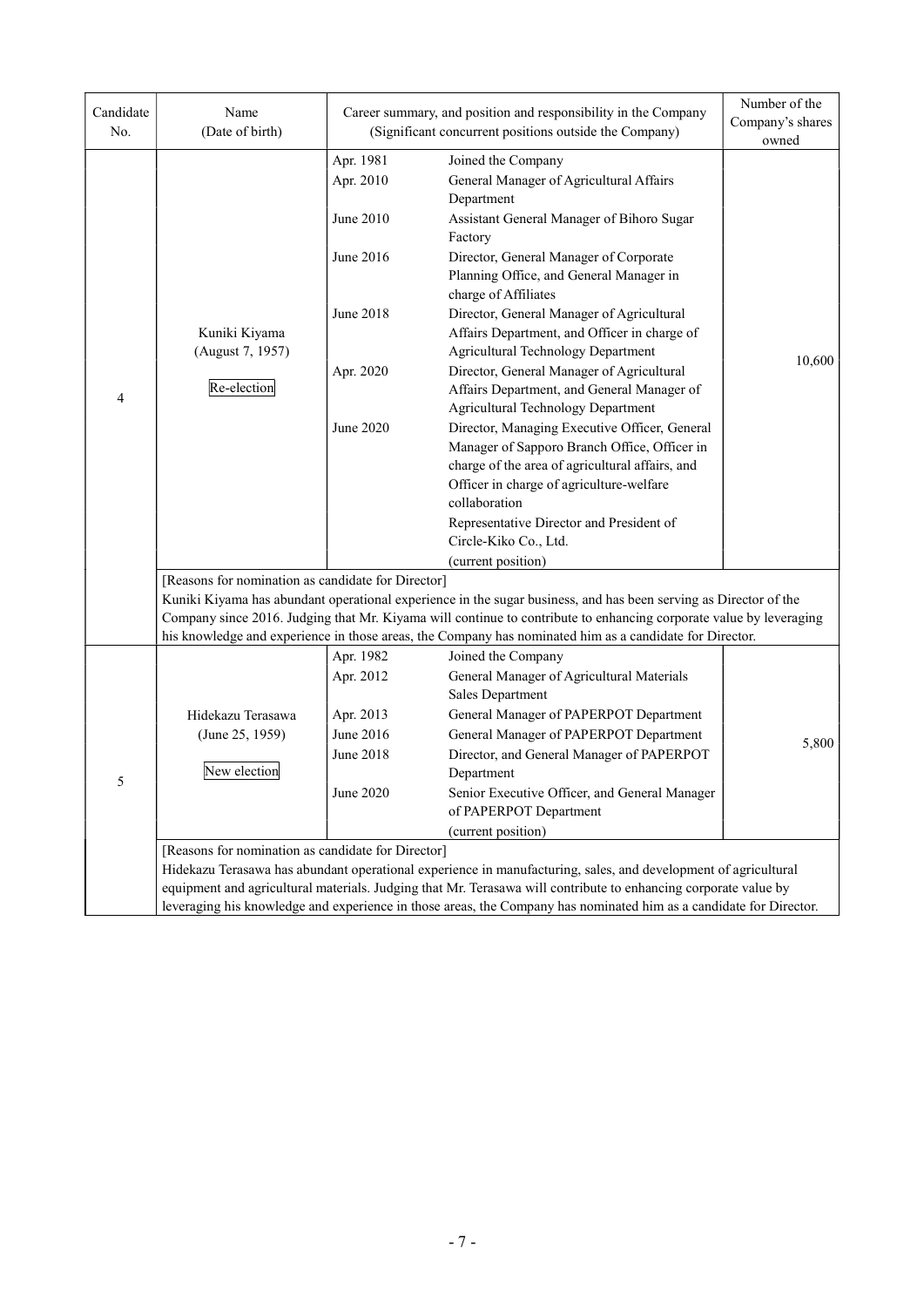| Candidate<br>No. | Name<br>(Date of birth)                                                                                                                                                                                                                                                                                                                                                                                                                                                                                                                                                                                                                                               |                                                                                         | Career summary, and position and responsibility in the Company<br>(Significant concurrent positions outside the Company)                                                                                                                                                                                                                                                                                                                                                                                                                                                                                                                                                                                | Number of the<br>Company's shares<br>owned |  |  |  |
|------------------|-----------------------------------------------------------------------------------------------------------------------------------------------------------------------------------------------------------------------------------------------------------------------------------------------------------------------------------------------------------------------------------------------------------------------------------------------------------------------------------------------------------------------------------------------------------------------------------------------------------------------------------------------------------------------|-----------------------------------------------------------------------------------------|---------------------------------------------------------------------------------------------------------------------------------------------------------------------------------------------------------------------------------------------------------------------------------------------------------------------------------------------------------------------------------------------------------------------------------------------------------------------------------------------------------------------------------------------------------------------------------------------------------------------------------------------------------------------------------------------------------|--------------------------------------------|--|--|--|
| 6                | Shigeru Asaba<br>(May 21, 1961)<br>Re-election<br>Outside<br>Independent                                                                                                                                                                                                                                                                                                                                                                                                                                                                                                                                                                                              | Apr. 1990<br>Apr. 1992<br>Apr. 1997<br>Apr. 2013<br>Apr. 2016<br>June 2016<br>June 2017 | Lecturer of Faculty of Economics at Gakushuin<br>University<br>Associate Professor of Faculty of Economics<br>Professor of Faculty of Economics<br>Professor of Waseda Business School<br>Professor of Graduate School of Business and<br>Finance at Waseda University<br>(current position)<br>Outside Director of the Company<br>(current position)<br>Outside Director of Oki Electric Industry Co.,<br>Ltd.<br>(current position)<br>[Reasons for nomination as candidate for outside Director and outline of expected role]                                                                                                                                                                        | 1,000                                      |  |  |  |
|                  | Judging that Shigeru Asaba will utilize his extensive knowledge and abundant experience concerning management<br>strategy nurtured as a university professor in the management of the Company, the Company has nominated him as a<br>candidate for outside Director again. Mr. Asaba has never in the past been involved in the management of a company<br>except as an outside Director. However, the Company judges that Mr. Asaba will appropriately fulfill his duties as an<br>outside Director based on the above reason.<br>There are no particular transactions to note between the entities at which Mr. Asaba has a concurrent position and the<br>Company. |                                                                                         |                                                                                                                                                                                                                                                                                                                                                                                                                                                                                                                                                                                                                                                                                                         |                                            |  |  |  |
| $\boldsymbol{7}$ | Shuichi Hashimoto<br>(May 1, 1956)<br>Re-election<br>Outside<br>Independent                                                                                                                                                                                                                                                                                                                                                                                                                                                                                                                                                                                           | Apr. 1979<br><b>July 2012</b><br>June 2014<br>June 2019                                 | Joined Meiji Seika Kaisha, Ltd.<br>General Manager of Agricultural Chemical<br>Materials Department of Meiji Seika Pharma<br>Co., Ltd. (renamed from the former Meiji<br>Confectionery Co., Ltd.)<br>Executive Officer and General Manager of Bio<br><b>Industry Business Headquarters</b><br>Director of Meiji Pharma Korea Co., Ltd.<br>Outside Director of the Company<br>(current position)                                                                                                                                                                                                                                                                                                         | 800                                        |  |  |  |
|                  | candidate for outside Director again.<br>particular transactions that impact the Company's management to note.                                                                                                                                                                                                                                                                                                                                                                                                                                                                                                                                                        |                                                                                         | [Reasons for nomination as candidate for outside Director and outline of expected role]<br>Judging that Shuichi Hashimoto will utilize his extensive knowledge and abundant experience nurtured as an executive<br>officer of Meiji Seika Pharma Co., Ltd. in the management of the Company, the Company has nominated him as a<br>Mr. Hashimoto is from Meiji Seika Pharma Co., Ltd. There are product sales transactions through a trading company<br>between Meiji Seika Pharma Co., Ltd. and the Company, but there is no direct business relationship and the terms of<br>relationship are no different from those of other business partners. Also, in terms of transaction details, there are no |                                            |  |  |  |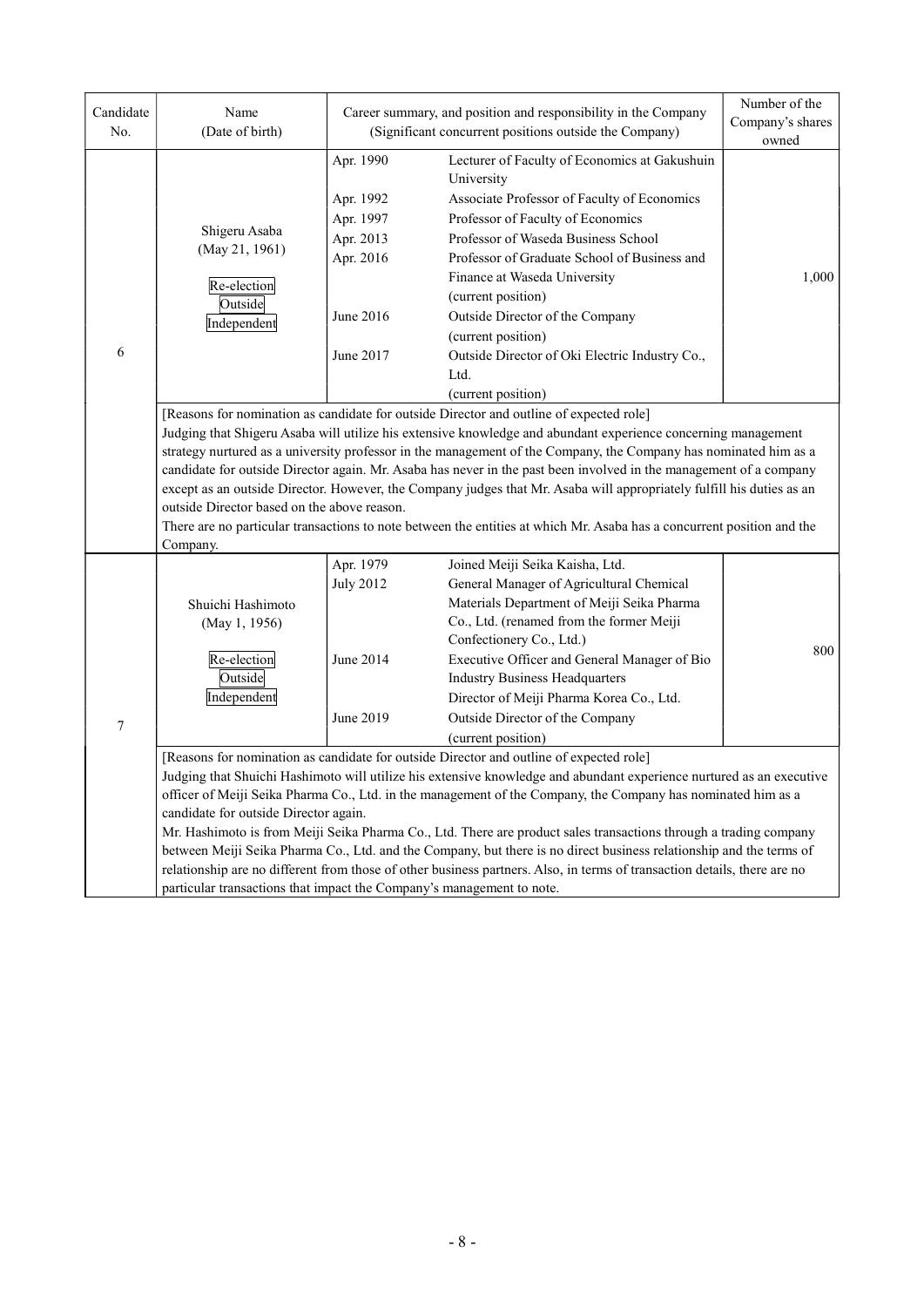| Candidate<br>No. | Name<br>(Date of birth)                                                                                                                                                                                                              |                        | Career summary, and position and responsibility in the Company<br>(Significant concurrent positions outside the Company)                                                                                                                                                                                                                                                                                                                                    | Number of the<br>Company's shares<br>owned |  |  |  |
|------------------|--------------------------------------------------------------------------------------------------------------------------------------------------------------------------------------------------------------------------------------|------------------------|-------------------------------------------------------------------------------------------------------------------------------------------------------------------------------------------------------------------------------------------------------------------------------------------------------------------------------------------------------------------------------------------------------------------------------------------------------------|--------------------------------------------|--|--|--|
|                  | Kiyomi Nakamura                                                                                                                                                                                                                      | Apr. 1998<br>Apr. 1998 | Registered as attorney-at-law<br>Joined Takao Ono Law Office (currently, ONO<br>SOGO LEGAL PROFESSION<br>CORPORATION)                                                                                                                                                                                                                                                                                                                                       |                                            |  |  |  |
|                  | (October 31, 1968)<br>Re-election<br>Outside                                                                                                                                                                                         | Jan. 2008<br>June 2019 | Partner at Akitoshi Ishimoto Law Office<br>Outside Director of EIKEN CHEMICAL CO.,<br>LTD.<br>(current position)                                                                                                                                                                                                                                                                                                                                            | 300                                        |  |  |  |
|                  | Independent                                                                                                                                                                                                                          | June 2020<br>May 2022  | Outside Director of the Company<br>(current position)<br>Partner at HORIZON LAW OFFICE                                                                                                                                                                                                                                                                                                                                                                      |                                            |  |  |  |
| 8                |                                                                                                                                                                                                                                      |                        | (current position)<br>[Reasons for nomination as candidate for outside Director and outline of expected role]                                                                                                                                                                                                                                                                                                                                               |                                            |  |  |  |
|                  | Judging that Kiyomi Nakamura will utilize her professional knowledge and experience nurtured as an attorney-at-law in<br>the management of the Company, the Company has nominated her as a candidate for outside Director again. Ms. |                        |                                                                                                                                                                                                                                                                                                                                                                                                                                                             |                                            |  |  |  |
|                  | Nakamura has never in the past been involved in the management of a company except as an outside Director.<br>However, the Company judges that Ms. Nakamura will appropriately fulfill her duties as an outside Director based on    |                        |                                                                                                                                                                                                                                                                                                                                                                                                                                                             |                                            |  |  |  |
|                  |                                                                                                                                                                                                                                      |                        | the above reason. Furthermore, as a female attorney-at-law, Ms. Nakamura is well versed in gender issues. She has<br>served as the Vice Chairperson of the Committee Concerning Sexual Equality of the Tokyo Bar Association since                                                                                                                                                                                                                          |                                            |  |  |  |
|                  | the Company.                                                                                                                                                                                                                         |                        | FY2017, and has been serving as a member of the said Committee since April 2021.<br>There are no particular transactions to note between the entities at which Ms. Nakamura has a concurrent position and                                                                                                                                                                                                                                                   |                                            |  |  |  |
| Notes:<br>1.     |                                                                                                                                                                                                                                      |                        | There is no special interest between any of the candidates for Director and the Company.                                                                                                                                                                                                                                                                                                                                                                    |                                            |  |  |  |
| 2.<br>3.         |                                                                                                                                                                                                                                      |                        | Shigeru Asaba, Shuichi Hashimoto and Kiyomi Nakamura are candidates for outside Director.<br>Shigeru Asaba, Shuichi Hashimoto and Kiyomi Nakamura are currently outside Directors of the Company. At the                                                                                                                                                                                                                                                    |                                            |  |  |  |
|                  |                                                                                                                                                                                                                                      |                        | conclusion of this Ordinary General Meeting of Shareholders, the tenure of Mr. Asaba will have been six years, the tenure<br>of Mr. Hashimoto will have been three years, and the tenure of Ms. Nakamura will have been two years. The Company                                                                                                                                                                                                              |                                            |  |  |  |
|                  |                                                                                                                                                                                                                                      |                        | has submitted notification to the Tokyo Stock Exchange of the appointment of Mr. Asaba, Mr. Hashimoto and Ms.<br>Nakamura as independent officers as prescribed by the Securities Listing Regulations of the aforementioned exchange. If<br>their reelection is approved, the Company plans for their appointment as independent officers to continue.                                                                                                      |                                            |  |  |  |
| 4.               |                                                                                                                                                                                                                                      |                        | The Company has entered into an agreement with Shigeru Asaba, Shuichi Hashimoto and Kiyomi Nakamura to limit their<br>liability for damages under Article 423, paragraph (1) of the Companies Act. If their re-elections are approved, the<br>Company plans to renew the aforementioned agreements with them. The maximum amount of liability for damages under                                                                                             |                                            |  |  |  |
|                  |                                                                                                                                                                                                                                      |                        | this agreement is the minimum liability amount provided for under laws and regulations.<br>$\mathbf{r}$ and $\mathbf{r}$ and $\mathbf{r}$ and $\mathbf{r}$<br>$\frac{1}{2}$ and $\frac{1}{2}$ are $\frac{1}{2}$ and $\frac{1}{2}$ are $\frac{1}{2}$ and $\frac{1}{2}$ are $\frac{1}{2}$ and $\frac{1}{2}$ are $\frac{1}{2}$ are $\frac{1}{2}$ and $\frac{1}{2}$ are $\frac{1}{2}$ are $\frac{1}{2}$ are $\frac{1}{2}$ are $\frac{1}{2}$ are $\frac{1}{2}$ a |                                            |  |  |  |

5. The Company has entered into a directors and officers liability insurance policy as provided for in Article 430-3, paragraph (1) of the Companies Act with an insurance company in order to cover losses of the insured with this insurance policy. If Proposal No. 3 is approved and adopted, the candidates will be the insured of the aforementioned insurance policy. In addition, when the said insurance policy is renewed, the Company plans to renew the policy with the same terms.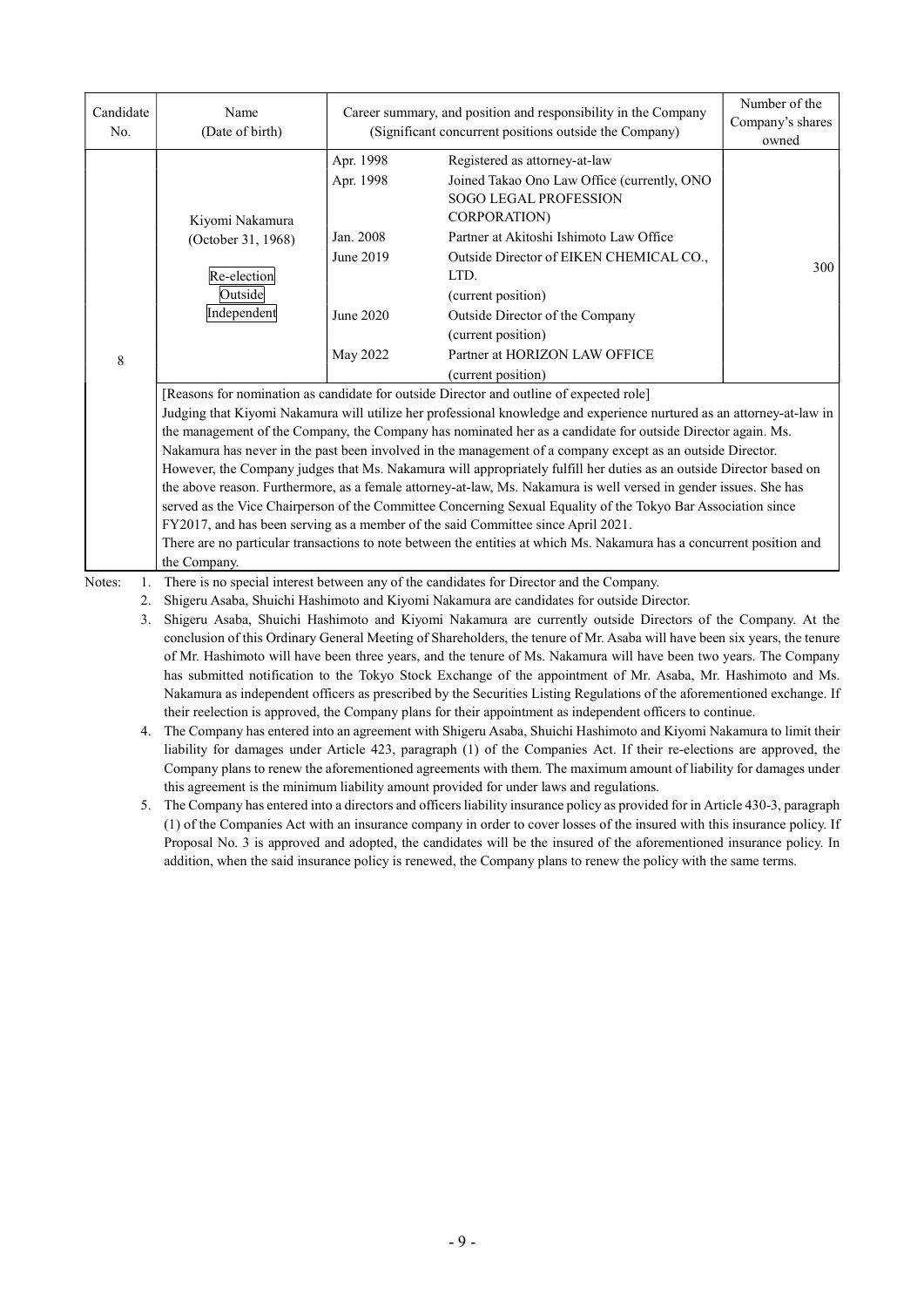<Reference> Skills Matrix

The skills possessed by the candidates for Directors are as follows. The skills have been identified from the perspective of the functions required of the Board of Directors, the alignment with management issues, and the characteristics of the Group's business.

| <b>Skills</b>                                           | Definition                                                                                                                                    |
|---------------------------------------------------------|-----------------------------------------------------------------------------------------------------------------------------------------------|
| Corporate management                                    | The Director has knowledge of sustainable corporate management (including ESG)                                                                |
| Finance, accounting                                     | The Director has knowledge of finance and accounting                                                                                          |
| Personnel, labor affairs, human resource<br>development | The Director has knowledge of personnel, labor affairs, and human resource<br>development                                                     |
| Legal affairs, auditing, internal control               | The Director has knowledge of corporate legal affairs and auditing, or internal<br>control                                                    |
| Agriculture (policy, technology)                        | The Director has knowledge of various kinds of agricultural policy, or crop<br>cultivation, dairy, agricultural materials and equipment, etc. |
| Manufacturing                                           | The Director has knowledge of manufacturing technology for sugar production,<br>fermentation, agricultural materials and equipment, etc.      |
| Research and development                                | The Director has knowledge of research and development of sugar beets, sugar,<br>food, feed, agricultural materials and equipment, etc.       |
| Sales, marketing, overseas strategies                   | The Director has knowledge of sales, marketing, and overseas strategies                                                                       |

| Name                 | Corporate<br>management | Finance,<br>accounting | Personnel,<br>labor affairs,<br>human resource<br>development | Legal affairs,<br>auditing,<br>internal control | Agriculture<br>(policy,<br>technology) | Manufacturing | Research and<br>development | Sales,<br>marketing,<br>overseas<br>strategies |
|----------------------|-------------------------|------------------------|---------------------------------------------------------------|-------------------------------------------------|----------------------------------------|---------------|-----------------------------|------------------------------------------------|
| Tsukasa Emoto        |                         |                        |                                                               |                                                 |                                        |               |                             |                                                |
| Shu Ishikuri         |                         |                        |                                                               |                                                 |                                        |               |                             |                                                |
| Tadashi Yamaki       |                         |                        |                                                               |                                                 |                                        |               |                             |                                                |
| Kuniki Kiyama        |                         |                        |                                                               |                                                 |                                        |               |                             |                                                |
| Hidekazu<br>Terasawa |                         |                        |                                                               |                                                 |                                        |               |                             |                                                |
| Shigeru Asaba        |                         |                        |                                                               |                                                 |                                        |               |                             |                                                |
| Shuichi<br>Hashimoto |                         |                        |                                                               |                                                 |                                        |               |                             |                                                |
| Kiyomi<br>Nakamura   |                         |                        |                                                               |                                                 |                                        |               |                             |                                                |

Note: The matrix above does not cover all the expertise and experience held by the candidates.